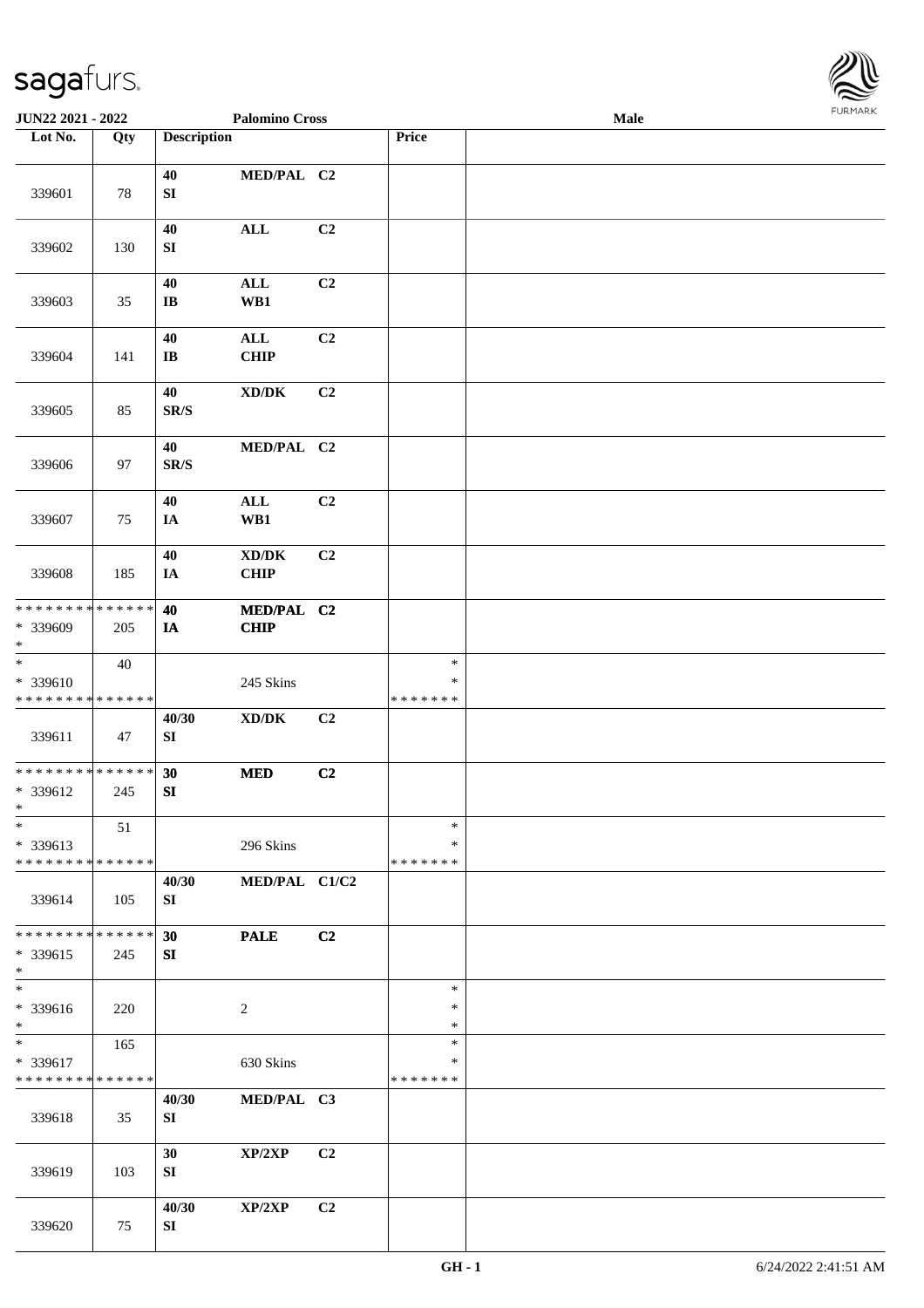

| JUN22 2021 - 2022                                 |     |                              | <b>Palomino Cross</b>                       |                |                                   | Male |  |
|---------------------------------------------------|-----|------------------------------|---------------------------------------------|----------------|-----------------------------------|------|--|
| Lot No.                                           | Qty | <b>Description</b>           |                                             |                | Price                             |      |  |
|                                                   |     |                              |                                             |                |                                   |      |  |
| 339621                                            | 75  | 30<br>$\bf I\bf B$           | $\bold{X}\bold{D}/\bold{D}\bold{K}$<br>WB1  | C2             |                                   |      |  |
| 339622                                            | 106 | 30<br>$\mathbf{I}\mathbf{B}$ | MED/PAL C2<br>WB1                           |                |                                   |      |  |
| 339623                                            | 127 | 40/30<br>$\bf IB$            | $\mathbf{ALL}$<br>WB1                       | C2             |                                   |      |  |
| 339624                                            | 155 | 30<br>$\mathbf{I}\mathbf{B}$ | $\bold{X}\bold{D}/\bold{D}\bold{K}$<br>CHIP | C2             |                                   |      |  |
| 339625                                            | 142 | 30<br>$\bf I\bf B$           | MED/PAL C2<br><b>CHIP</b>                   |                |                                   |      |  |
| 339626                                            | 20  | 40/30<br>$\bf IB$            | $\mathbf{ALL}$<br><b>CHIP</b>               | C <sub>2</sub> |                                   |      |  |
| 339627                                            | 71  | 40/30<br>$\mathbf{I}$        | $\mathbf{ALL}$                              | C2             |                                   |      |  |
| 339628                                            | 82  | 30<br>SR/S                   | $\bold{X}\bold{D}/\bold{D}\bold{K}$         | C2             |                                   |      |  |
| * * * * * * * * * * * * * *<br>* 339629<br>$*$    | 225 | 30<br>SR/S                   | $\bf MED$                                   | C2             |                                   |      |  |
| $\ast$<br>* 339630<br>* * * * * * * * * * * * * * | 97  |                              | 322 Skins                                   |                | $\ast$<br>$\ast$<br>* * * * * * * |      |  |
| * * * * * * * * * * * * * *<br>* 339631<br>$*$    | 225 | 30<br>SR/S                   | <b>PALE</b>                                 | C <sub>2</sub> |                                   |      |  |
| $*$<br>* 339632<br>* * * * * * * * * * * * * *    | 120 |                              | 345 Skins                                   |                | $\ast$<br>$\ast$<br>*******       |      |  |
| 339633                                            | 76  | 30<br>SR/S                   | XP/2XP                                      | C <sub>2</sub> |                                   |      |  |
| 339634                                            | 71  | 30<br>IA                     | $\bold{X}\bold{D}/\bold{D}\bold{K}$<br>WB1  | C2             |                                   |      |  |
| 339635                                            | 100 | 30<br>IA                     | MED/PAL C2<br>WB1                           |                |                                   |      |  |
| 339636                                            | 135 | 30<br>IA                     | XD/DK<br><b>CHIP</b>                        | C2             |                                   |      |  |
| * * * * * * * * * * * * * *<br>* 339637<br>$*$    | 225 | 30<br>IA                     | MED/PAL C2<br><b>CHIP</b>                   |                |                                   |      |  |
| $\ast$<br>* 339638<br>$*$                         | 200 |                              | $\overline{c}$                              |                | $\ast$<br>$\ast$<br>$\ast$        |      |  |
| $\ast$<br>* 339639<br>* * * * * * * * * * * * * * | 67  |                              | 492 Skins                                   |                | $\ast$<br>∗<br>* * * * * * *      |      |  |
| 339640                                            | 100 | 40/30<br><b>SROY</b>         | XP/2XP                                      | C1/C2          |                                   |      |  |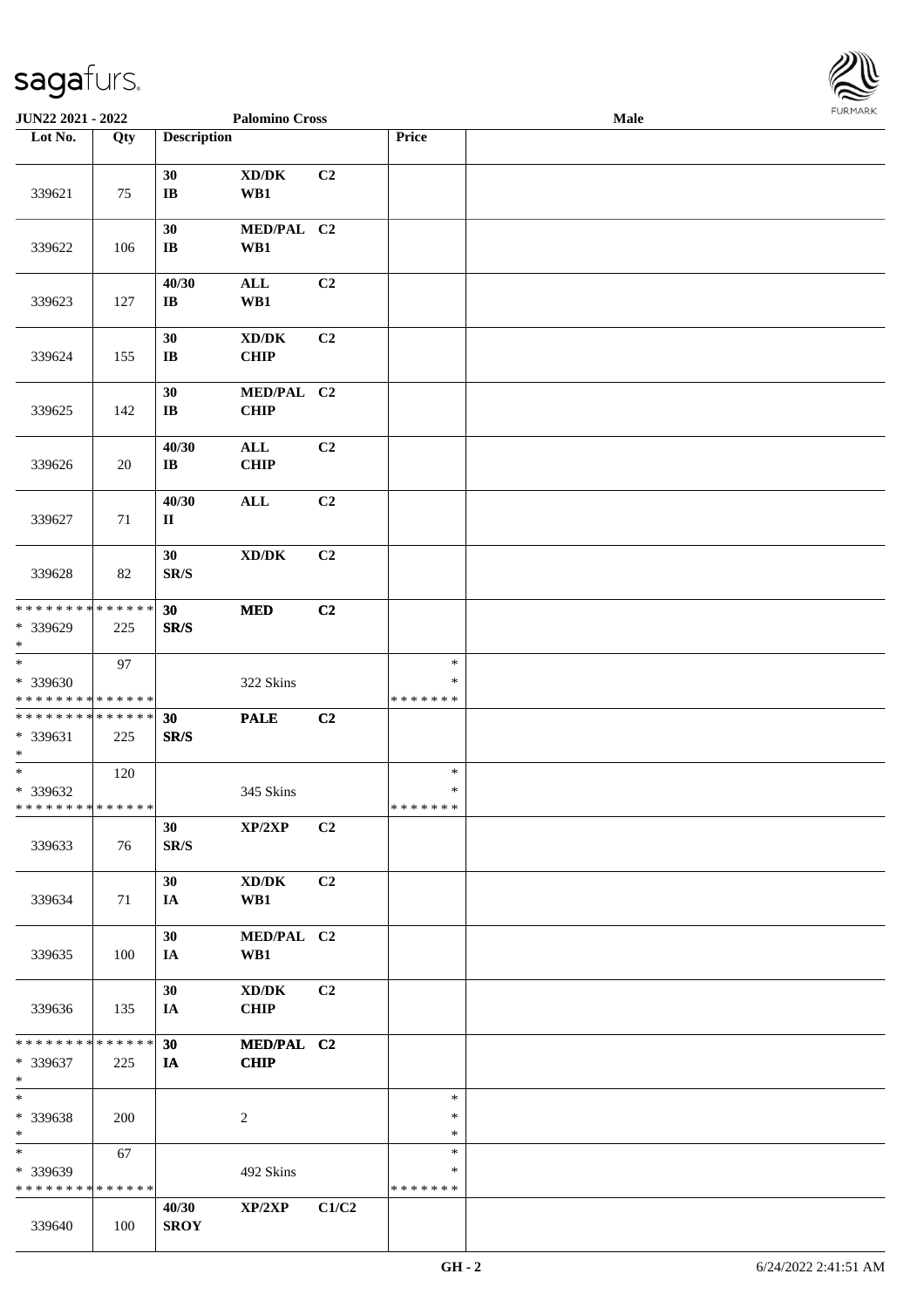

| JUN22 2021 - 2022                                   |        |                                | <b>Palomino Cross</b>                               |                |                              | <b>Male</b> |  |
|-----------------------------------------------------|--------|--------------------------------|-----------------------------------------------------|----------------|------------------------------|-------------|--|
| Lot No.                                             | Qty    | <b>Description</b>             |                                                     |                | Price                        |             |  |
|                                                     |        |                                |                                                     |                |                              |             |  |
| 339641                                              | 41     | 40/30<br><b>SROY</b>           | XP/2XP                                              | C3             |                              |             |  |
| 339642                                              | 154    | 20<br>${\bf SI}$               | $\mathbf{X}\mathbf{D}/\mathbf{D}\mathbf{K}$         | C2             |                              |             |  |
| * * * * * * * * * * * * * *                         |        | 20                             | <b>PALE</b>                                         | C2             |                              |             |  |
| * 339643<br>$\ast$<br>$\overline{\ast}$             | 285    | SI                             |                                                     |                |                              |             |  |
| * 339644<br>$\ast$                                  | 280    |                                | $\sqrt{2}$                                          |                | $\ast$<br>$\ast$<br>$\ast$   |             |  |
| $\ast$                                              | 61     |                                |                                                     |                | $\ast$                       |             |  |
| $* 339645$<br>* * * * * * * * * * * * * *           |        |                                | 626 Skins                                           |                | $\ast$<br>* * * * * * *      |             |  |
| 339646                                              | 194    | 20<br>${\bf SI}$               | $\mathbf{XP}/2\mathbf{XP}$                          | C2             |                              |             |  |
| 339647                                              | 174    | 20<br>$\bf I\bf B$             | $\bold{X}\bold{D}/\bold{D}\bold{K}$<br>WB1          | C2             |                              |             |  |
| 339648                                              | 209    | 20<br>$\bf I\bf B$             | MED/PAL C2<br>WB1                                   |                |                              |             |  |
| 339649                                              | $22\,$ | 20<br>$\bf I\bf B$             | $\mathbf{X}\mathbf{D}/\mathbf{D}\mathbf{K}$<br>CHIP | C2             |                              |             |  |
| 339650                                              | 253    | 20<br>$\bf{IB}$                | $\bf MED$<br>CHIP                                   | C2             |                              |             |  |
| 339651                                              | 137    | ${\bf 20}$<br>$\bf I\bf B$     | PAL/XP<br><b>CHIP</b>                               | C2             |                              |             |  |
| 339652                                              | $27\,$ | 20<br>$\mathbf{SR}/\mathbf{S}$ | $\mathbf{X}\mathbf{D}/\mathbf{D}\mathbf{K}$         | C2             |                              |             |  |
| 339653                                              | 183    | 20<br>SR/S                     | <b>MED</b>                                          | C2             |                              |             |  |
| * * * * * * * * * * * * * * *<br>* 339654<br>$\ast$ | 265    | 20 <sub>2</sub><br>SR/S        | <b>PALE</b>                                         | C2             |                              |             |  |
| $\ast$<br>* 339655<br>* * * * * * * * * * * * * *   | 154    |                                | 419 Skins                                           |                | $\ast$<br>*<br>* * * * * * * |             |  |
| 339656                                              | 65     | 20<br>SR/S                     | XP/2XP                                              | C <sub>2</sub> |                              |             |  |
| 339657                                              | 85     | 20<br>IA                       | $\bold{X}\bold{D}/\bold{D}\bold{K}$<br>WB1          | C2             |                              |             |  |
| 339658                                              | 144    | 20<br>IA                       | MED/PAL C2<br>WB1                                   |                |                              |             |  |
| 339659                                              | 77     | 20<br>IA                       | $\bold{X}\bold{D}/\bold{D}\bold{K}$<br><b>CHIP</b>  | C2             |                              |             |  |
| * * * * * * * * * * * * * * *<br>* 339660<br>$\ast$ | 285    | 20<br>IA                       | <b>MED</b><br><b>CHIP</b>                           | C2             |                              |             |  |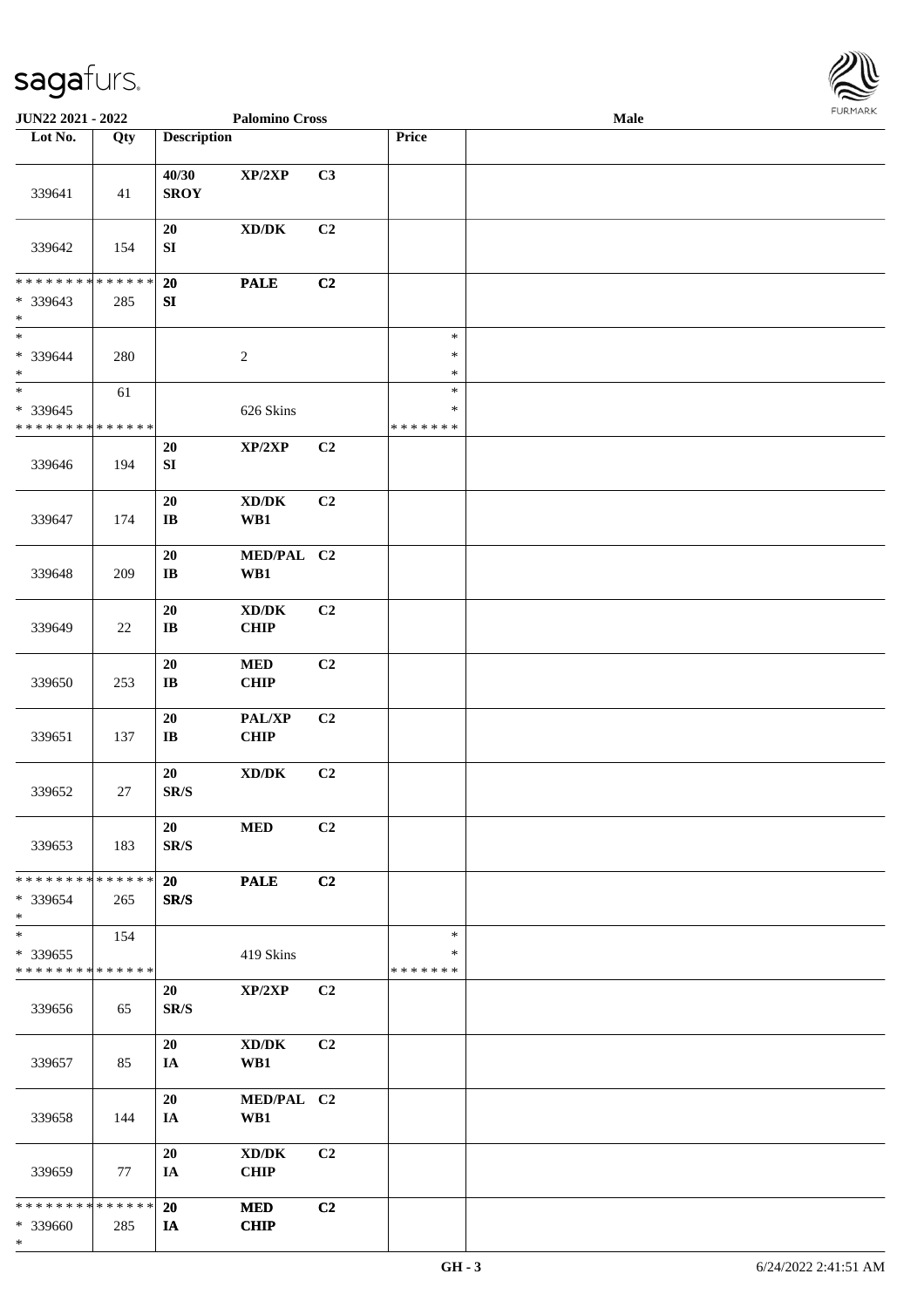

| <b>JUN22 2021 - 2022</b>                                         |                   |                                  | <b>Palomino Cross</b>               |       |                                   | Male |  |
|------------------------------------------------------------------|-------------------|----------------------------------|-------------------------------------|-------|-----------------------------------|------|--|
| Lot No.                                                          | $\overline{Q}$ ty | <b>Description</b>               |                                     |       | Price                             |      |  |
| $\ast$<br>* 339661<br>* * * * * * * * <mark>* * * * * * *</mark> | 115               | $20\,$<br>IA                     | $\bf MED$<br><b>CHIP</b>            | C2    | $\ast$<br>$\ast$<br>* * * * * * * |      |  |
| 339662                                                           | 277               | 20<br>IA                         | PAL/XP<br><b>CHIP</b>               | C2    |                                   |      |  |
| 339663                                                           | 90                | 20/0<br>${\bf S}{\bf I}$         | $\bold{X}\bold{D}/\bold{D}\bold{K}$ | C2    |                                   |      |  |
| 339664                                                           | 213               | 20/0<br>${\bf S}{\bf I}$         | MED/PAL C1/C2                       |       |                                   |      |  |
| 339665                                                           | 173               | $\boldsymbol{0}$<br>${\bf SI}$   | MED/PAL C2                          |       |                                   |      |  |
| 339666                                                           | 81                | 20/0<br>${\bf S}{\bf I}$         | MED/PAL C3                          |       |                                   |      |  |
| 339667                                                           | 186               | $\mathbf{0}$<br>${\bf S}{\bf I}$ | PAL/XP                              | C2    |                                   |      |  |
| 339668                                                           | 82                | 20/0<br>${\bf S}{\bf I}$         | XP/2XP                              | C1/C2 |                                   |      |  |
| 339669                                                           | 27                | $20/0$<br>${\bf S}{\bf I}$       | XP/2XP                              | C3    |                                   |      |  |
| 339670                                                           | 69                | $\mathbf 0$<br>$\bf I\bf B$      | <b>ALL</b><br>WB1                   | C2    |                                   |      |  |
| 339671                                                           | 133               | $20/0$<br>$\bf I\bf B$           | $\mathbf{ALL}$<br>WB1               | C2    |                                   |      |  |
| 339672                                                           | 84                | 20/0<br>$\bf I\bf B$             | $\mathbf{ALL}$<br>FIG1              | C2    |                                   |      |  |
| 339673                                                           | 185               | $\bf{0}$<br>$\bf I\bf B$         | $\mathbf{ALL}$<br><b>CHIP</b>       | C2    |                                   |      |  |
| 339674                                                           | 45                | 20/0<br>$\bf I\bf B$             | $\mathbf{ALL}$<br><b>CHIP</b>       | C2    |                                   |      |  |
| 339675                                                           | 91                | 20/0<br>$\bf IB$                 | $\mathbf{ALL}$<br><b>CHIP</b>       | C2    |                                   |      |  |
| 339676                                                           | 106               | 20/0<br>$\mathbf{I}$             | $\mathbf{ALL}$                      | C2    |                                   |      |  |
| 339677                                                           | 98                | $\mathbf{0}$<br>SR/S             | $\bold{X}\bold{D}/\bold{D}\bold{K}$ | C2    |                                   |      |  |
| 339678                                                           | 118               | $\mathbf{0}$<br>SR/S             | MED/PAL C2                          |       |                                   |      |  |
| 339679                                                           | 20                | $\mathbf{0}$<br>IA               | $\mathbf{ALL}$<br>WB1               | C2    |                                   |      |  |
| 339680                                                           | 258               | $\mathbf{0}$<br>IA               | $\mathbf{ALL}$<br><b>CHIP</b>       | C2    |                                   |      |  |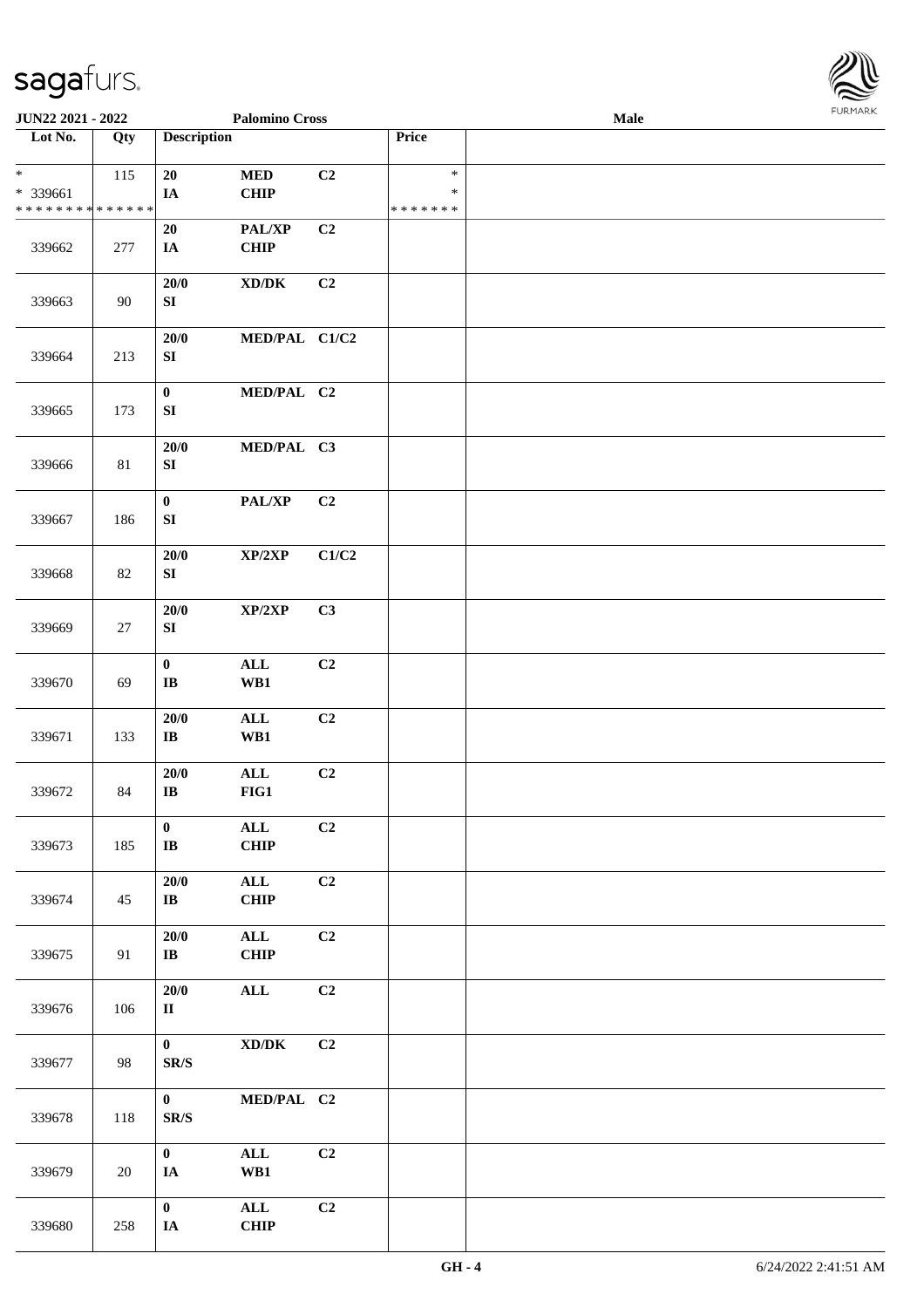| <b>FURMARK</b> |
|----------------|
|                |

| <b>JUN22 2021 - 2022</b> |        |                                                                                                          | <b>Palomino Cross</b>                                        |                |       | <b>Male</b> |  |
|--------------------------|--------|----------------------------------------------------------------------------------------------------------|--------------------------------------------------------------|----------------|-------|-------------|--|
| Lot No.                  | Qty    | <b>Description</b>                                                                                       |                                                              |                | Price |             |  |
| 339681                   | 86     | 20/0<br><b>SROY</b>                                                                                      | $\boldsymbol{\text{XD}}\boldsymbol{/}\boldsymbol{\text{DK}}$ | C1/C2          |       |             |  |
| 339682                   | 87     | $20/0$<br><b>SROY</b>                                                                                    | MED/PAL C3                                                   |                |       |             |  |
| 339683                   | 73     | 20/0<br><b>SROY</b>                                                                                      | $\mathbf{XP}/2\mathbf{XP}$                                   | C1/C2          |       |             |  |
| 339684                   | 341    | $\mathbf{1}$<br>$\ensuremath{\mathrm{S}}\xspace/\ensuremath{\mathrm{S}}\xspace\ensuremath{\mathrm{I}}$   | $\boldsymbol{\text{XD}}\boldsymbol{/}\boldsymbol{\text{DK}}$ | C2             |       |             |  |
| 339685                   | 97     | $\mathbf{1}$<br>${\bf SI}$                                                                               | $\mathbf{ALL}$                                               | C2             |       |             |  |
| 339686                   | $22\,$ | $\mathbf{1}$<br>$\mathbf{I}\mathbf{B}$                                                                   | ALL<br>WB1                                                   | C <sub>2</sub> |       |             |  |
| 339687                   | 49     | $\mathbf{1}$<br>$\mathbf{I}\mathbf{B}$                                                                   | $\mathbf{ALL}$<br>WB1                                        | C2             |       |             |  |
| 339688                   | $21\,$ | $\mathbf{1}$<br>$\mathbf I\mathbf B$                                                                     | $\mathbf{ALL}$<br><b>CHIP</b>                                | C2             |       |             |  |
| 339689                   | 141    | $\mathbf{1}$<br>$\mathbf{I}\mathbf{I}$                                                                   | $\mathbf{ALL}$                                               | C <sub>2</sub> |       |             |  |
| 339690                   | 89     | $\mathbf{1}$<br>$\mbox{S}\mbox{R}/\mbox{S}$                                                              | $\mathbf{ALL}$                                               | C <sub>2</sub> |       |             |  |
| 339691                   | 68     | $\mathbf{1}$<br>$\mathbf{IA}$                                                                            | ALL<br><b>CHIP</b>                                           | C2             |       |             |  |
| 339692                   | 40     | $\mathbf{1}$<br><b>SROY</b>                                                                              | ALL                                                          | C <sub>2</sub> |       |             |  |
| 339693                   | 84     | $\overline{2}$<br>$\ensuremath{\mathrm{S}}\xspace/\ensuremath{\mathrm{S}}\xspace\ensuremath{\mathrm{I}}$ | $\mathbf{ALL}$                                               | C <sub>2</sub> |       |             |  |
| 339694                   | $23\,$ | $1/2$<br>$\mathbf{I}\mathbf{B}$                                                                          | $\mathbf{ALL}$<br>$FIG1$                                     | C2             |       |             |  |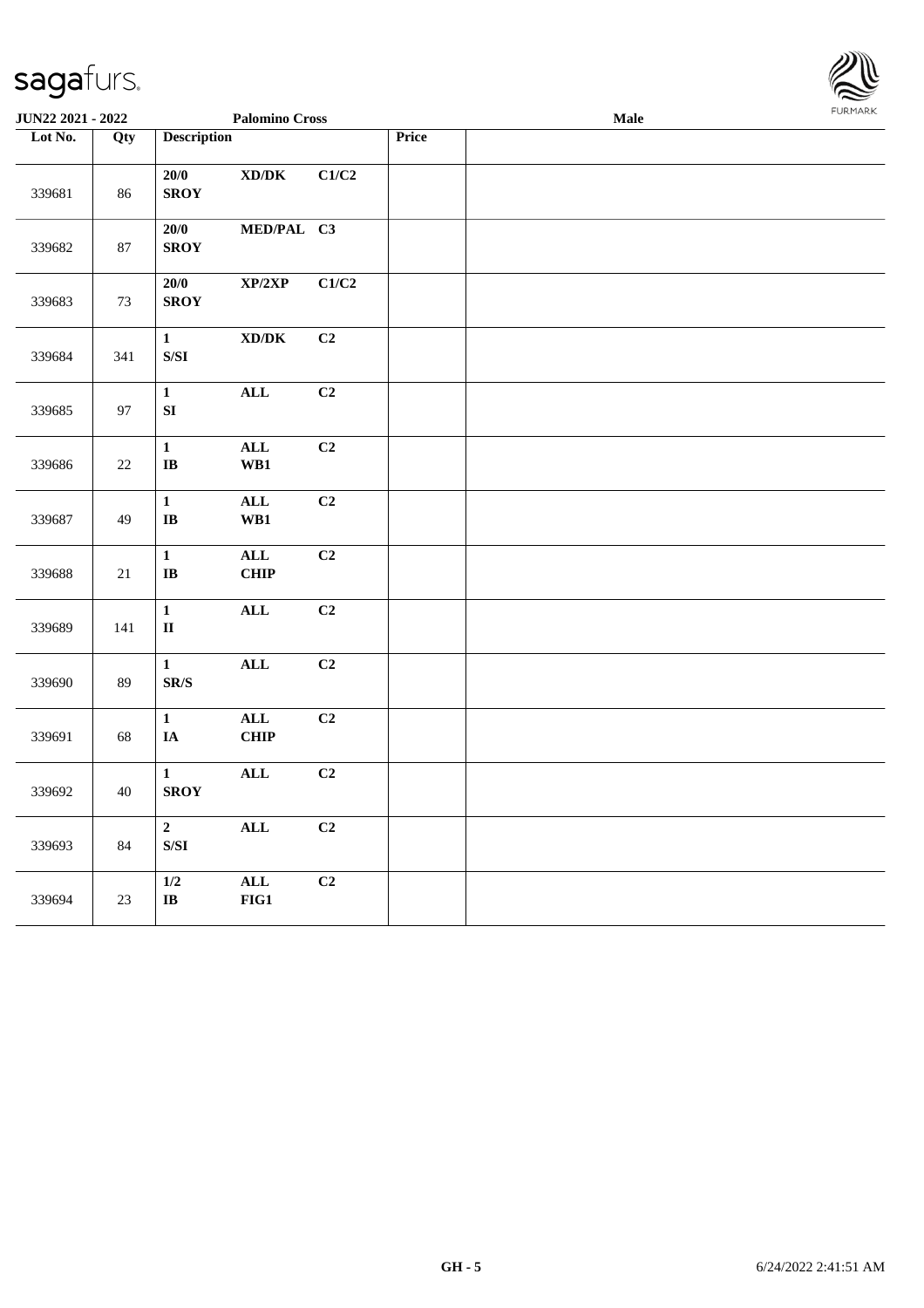| <b>JUN22 2021 - 2022</b><br><b>Palomino Cross</b> |     |                      |                                          |                |       | Male | Lowgrades | <b>FURMARK</b> |
|---------------------------------------------------|-----|----------------------|------------------------------------------|----------------|-------|------|-----------|----------------|
| Lot No.                                           | Qty | <b>Description</b>   |                                          |                | Price |      |           |                |
| 339701                                            | 89  | 30/20<br>(SI)        | ALL<br>DAM2                              | C <sub>2</sub> |       |      |           |                |
|                                                   |     |                      | <b>Palomino Cross</b><br><b>Breeders</b> |                |       | Male |           |                |
| 339703                                            | 110 | 40/30<br>(SI)        | $\mathbf{ALL}$                           | C2             |       |      |           |                |
| 339704                                            | 110 | 40/30<br>(S)         | $\mathbf{ALL}$                           | C2             |       |      |           |                |
| 339705                                            | 233 | 20<br>(SI)           | <b>ALL</b>                               | C <sub>2</sub> |       |      |           |                |
| 339706                                            | 281 | 20<br>(S)            | $\mathbf{ALL}$                           | C2             |       |      |           |                |
| 339707                                            | 114 | $\mathbf{0}$<br>(SI) | $\mathbf{ALL}$                           | C2             |       |      |           |                |
| 339708                                            | 211 | $\bf{0}$<br>(S)      | $\mathbf{ALL}$                           | C2             |       |      |           |                |

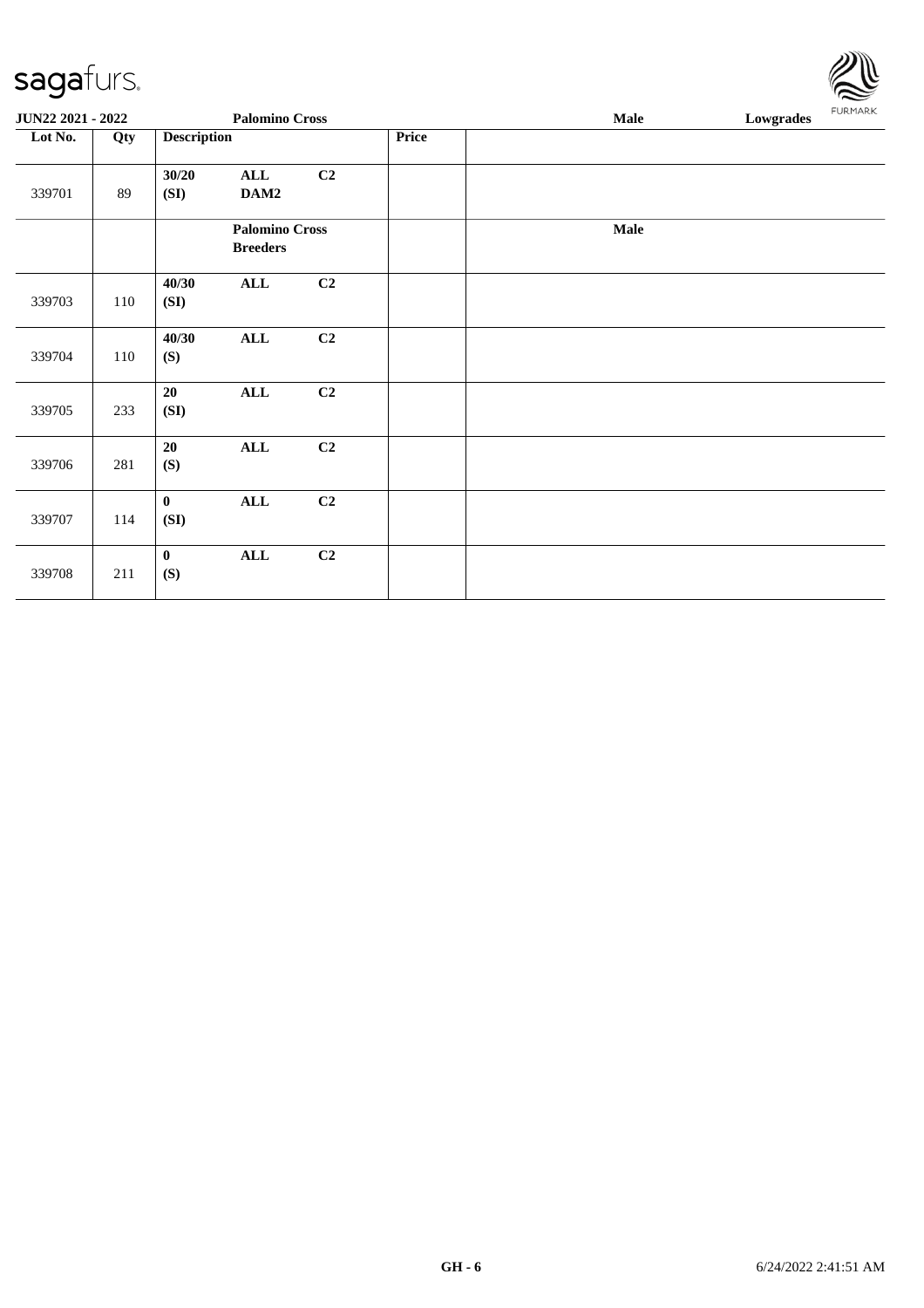

| <b>JUN22 2021 - 2022</b> |     |                                         | <b>Palomino Cross</b>                                        |                           |       | Female |  |
|--------------------------|-----|-----------------------------------------|--------------------------------------------------------------|---------------------------|-------|--------|--|
| Lot No.                  | Qty | <b>Description</b>                      |                                                              |                           | Price |        |  |
| 439601                   | 93  | $\bf{0}$<br>${\bf SI}$                  | $\bf MED$                                                    | C1/C2                     |       |        |  |
| 439602                   | 142 | $\bf{0}$<br>${\bf S}{\bf I}$            | PAL/XP                                                       | C1/C2                     |       |        |  |
| 439603                   | 48  | $\pmb{0}$<br>${\bf S}{\bf I}$           | $\mathbf{ALL}$                                               | C3                        |       |        |  |
| 439604                   | 97  | $\bf{0}$<br>$\mathbf I\mathbf B$        | $\mathbf{ALL}$<br>CHIP                                       | C2                        |       |        |  |
| 439605                   | 168 | $\bf{0}$<br>$\mbox{S}\mbox{R}/\mbox{S}$ | $\boldsymbol{\text{XD}/\text{DK}}$                           | C1/C2                     |       |        |  |
| 439606                   | 40  | $\bf{0}$<br>$\mathbf{SR}/\mathbf{S}$    | $\boldsymbol{\text{XD}}\boldsymbol{/}\boldsymbol{\text{DK}}$ | C3                        |       |        |  |
| 439607                   | 302 | $\bf{0}$<br>$\mathbf{SR}/\mathbf{S}$    | $\bf MED$                                                    | C1/C2                     |       |        |  |
| 439608                   | 96  | $\pmb{0}$<br>$\mathbf{SR}/\mathbf{S}$   | $\bf MED$                                                    | C3                        |       |        |  |
| 439609                   | 443 | $\bf{0}$<br>$\mathbf{SAGA}$             | PAL/XP                                                       | $\mathbf{C1}/\mathbf{C2}$ |       |        |  |
| 439610                   | 131 | $\mathbf{0}$<br>$\mbox{{\sc S}\,R/S}$   | PAL/XP                                                       | C3                        |       |        |  |
| 439611                   | 98  | $\mathbf{0}$<br>$\mathbf{IA}$           | $\mathbf{ALL}$<br>$FIG1$                                     | C1/C2                     |       |        |  |
| 439612                   | 483 | $\bf{0}$<br>$\mathbf{IA}$               | $\mathbf{ALL}$<br><b>CHIP</b>                                | C2                        |       |        |  |
| 439613                   | 89  | $\mathbf{0}$<br><b>SROY</b>             | MED/PAL C1/C2                                                |                           |       |        |  |
| 439614                   | 32  | $\mathbf{0}$<br><b>SROY</b>             | MED/PAL C3                                                   |                           |       |        |  |
| 439615                   | 143 | $\mathbf{0}$<br><b>SROY</b>             | PAL/XP                                                       | C1/C2                     |       |        |  |
| 439616                   | 32  | $\mathbf{0}$<br><b>SROY</b>             | XP/2XP                                                       | C2                        |       |        |  |
| 439617                   | 120 | 0/1<br>SI                               | $\boldsymbol{\mathrm{XD}/\mathrm{DK}}$                       | C1/C2                     |       |        |  |
| 439618                   | 78  | 0/1<br>$\mathbf{I}$                     | $\mathbf{ALL}$                                               | C2                        |       |        |  |
| 439619                   | 274 | $\mathbf{1}$<br>SI                      | $\bf MED$                                                    | C1/C2                     |       |        |  |
| 439620                   | 224 | 0/1<br>SI                               | MED/PAL C1/C2                                                |                           |       |        |  |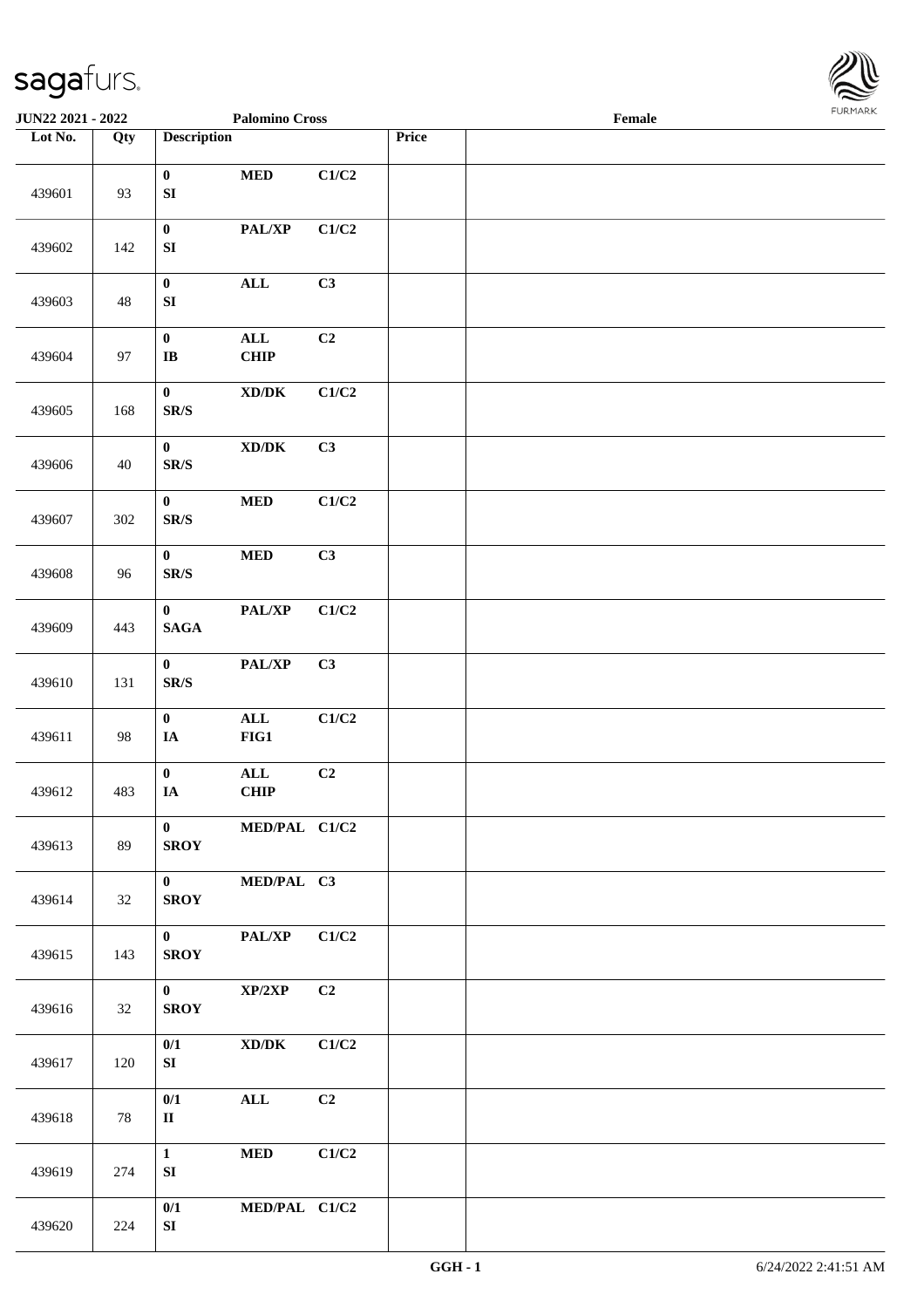

| JUN22 2021 - 2022                                                   |     |                                          | <b>Palomino Cross</b>              |                |                                   | Female |  |
|---------------------------------------------------------------------|-----|------------------------------------------|------------------------------------|----------------|-----------------------------------|--------|--|
| Lot No.                                                             | Qty | <b>Description</b>                       |                                    |                | Price                             |        |  |
| 439621                                                              | 67  | 0/1<br>${\bf S}{\bf I}$                  | MED/PAL C3                         |                |                                   |        |  |
| 439622                                                              | 511 | $\mathbf{1}$<br>${\bf SI}$               | PAL/XP                             | C1/C2          |                                   |        |  |
| 439623                                                              | 43  | 0/1<br>SI                                | XP/2XP                             | C2             |                                   |        |  |
| 439624                                                              | 232 | $\mathbf{1}$<br>${\bf SI}$               | $\mathbf{ALL}$                     | C3             |                                   |        |  |
| 439625                                                              | 138 | 0/1<br>$\bf I\bf B$                      | $\mathbf{ALL}$<br>FIG1             | C2             |                                   |        |  |
| 439626                                                              | 270 | $\mathbf{1}$<br>$\bf{IB}$                | $\mathbf{ALL}$<br><b>CHIP</b>      | C2             |                                   |        |  |
| 439627                                                              | 110 | 0/1<br>$\bf I\bf B$                      | $\mathbf{ALL}$<br>CHIP             | C <sub>2</sub> |                                   |        |  |
| 439628                                                              | 250 | $\mathbf{1}$<br><b>SAGA</b>              | $\boldsymbol{\text{XD}/\text{DK}}$ | C1/C2          |                                   |        |  |
| 439629                                                              | 45  | $\mathbf{1}$<br>$\mathbf{SR}/\mathbf{S}$ | $\boldsymbol{\text{XD}/\text{DK}}$ | C3             |                                   |        |  |
| ******** <mark>******</mark>                                        |     | $\mathbf{1}$                             | $\bf MED$                          | C1/C2          |                                   |        |  |
| * 439630<br>$*$                                                     | 485 | <b>SAGA</b>                              |                                    |                |                                   |        |  |
| $\ast$<br>* 439631<br>* * * * * * * * * * * * * *                   | 118 |                                          | 603 Skins                          |                | $\ast$<br>$\ast$<br>* * * * * * * |        |  |
| 439632                                                              | 154 | $\mathbf{1}$<br>$\mathbf{SR}/\mathbf{S}$ | $\bf MED$                          | C3             |                                   |        |  |
| ************** 1<br>$* 439633$<br>$*$                               | 485 | <b>SAGA</b>                              | <b>PALE</b>                        | C1/C2          |                                   |        |  |
| $\ast$<br>* 439634<br>* * * * * * * * * * * * * *                   | 166 |                                          | 651 Skins                          |                | $\ast$<br>*<br>* * * * * * *      |        |  |
| 439635                                                              | 255 | $\mathbf{1}$<br>SR/S                     | $\mathbf{X}\mathbf{P}$             | C1/C2          |                                   |        |  |
| 439636                                                              | 217 | $1 \quad$<br>SR/S                        | PAL/XP                             | C3             |                                   |        |  |
| 439637                                                              | 205 | $\mathbf{1}$<br>IA                       | $\mathbf{ALL}$<br>FIG1             | C1/C2          |                                   |        |  |
| ************** 1<br>* 439638<br>$*$                                 | 485 | IA                                       | <b>ALL</b><br><b>CHIP</b>          | C <sub>2</sub> |                                   |        |  |
| $\overline{\phantom{0}}$<br>* 439639<br>* * * * * * * * * * * * * * | 219 |                                          | 704 Skins                          |                | $\ast$<br>∗<br>* * * * * * *      |        |  |
| 439640                                                              | 128 | $\mathbf{1}$<br><b>SROY</b>              | XD/DK                              | C1/C2          |                                   |        |  |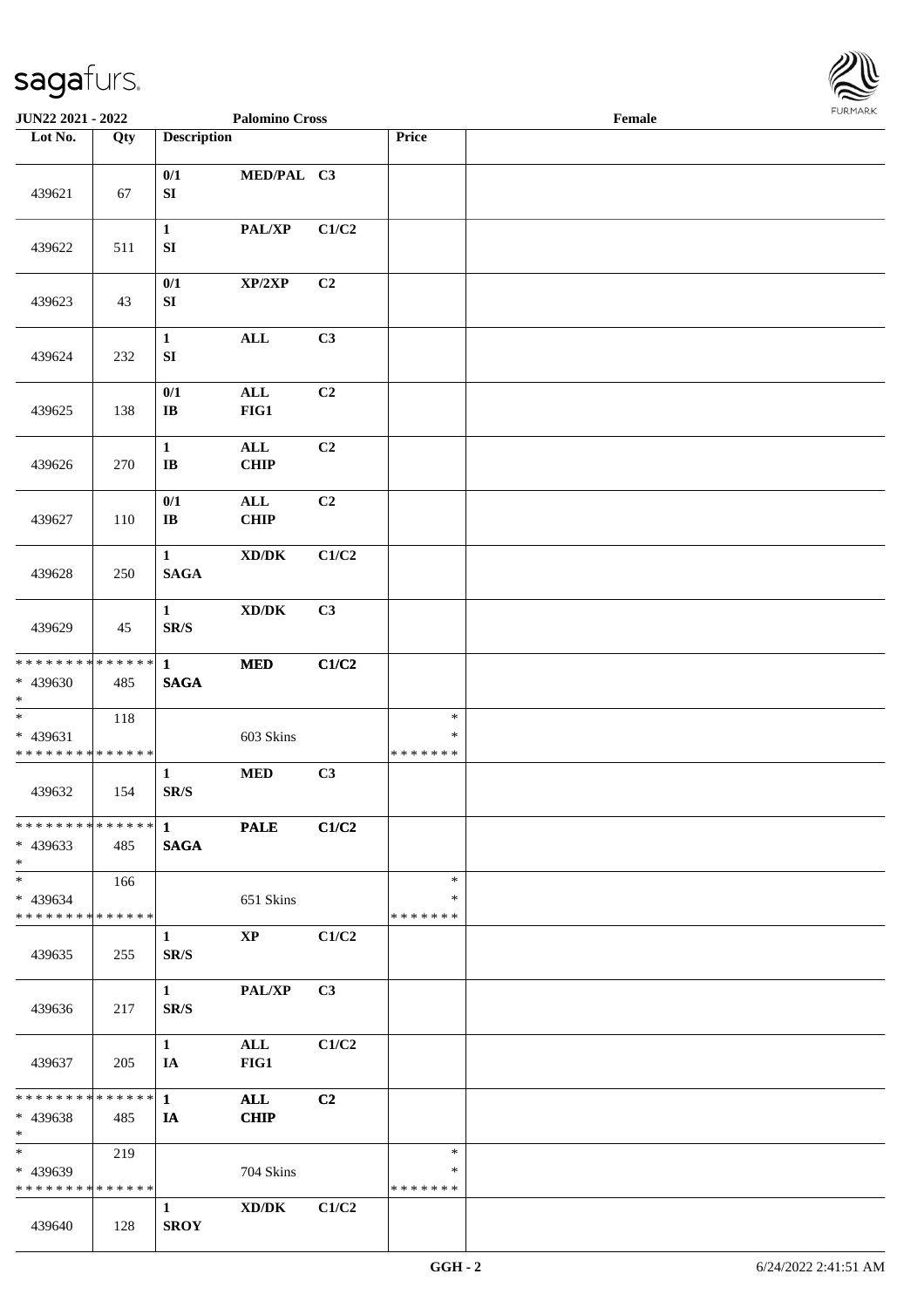

| JUN22 2021 - 2022                                        |     |                                                                                               | <b>Palomino Cross</b>                                            |       |                                   | Female |  |
|----------------------------------------------------------|-----|-----------------------------------------------------------------------------------------------|------------------------------------------------------------------|-------|-----------------------------------|--------|--|
| Lot No.                                                  | Qty | <b>Description</b>                                                                            |                                                                  |       | Price                             |        |  |
| 439641                                                   | 259 | $\mathbf{1}$<br><b>SROY</b>                                                                   | $\bf MED$                                                        | C1/C2 |                                   |        |  |
| 439642                                                   | 252 | $\mathbf{1}$<br><b>SROY</b>                                                                   | <b>PALE</b>                                                      | C1/C2 |                                   |        |  |
| 439643                                                   | 32  | $\mathbf{1}$<br><b>SROY</b>                                                                   | XP/2XP                                                           | C2    |                                   |        |  |
| 439644                                                   | 81  | 1/2<br>$\ensuremath{\mathrm{S}}\xspace/\ensuremath{\mathrm{S}}\xspace\ensuremath{\mathrm{I}}$ | $5{\rm XD}$                                                      | C2    |                                   |        |  |
| 439645                                                   | 113 | $\overline{2}$<br>SI                                                                          | $\bold{X}\bold{D}/\bold{D}\bold{K}$                              | C1/C2 |                                   |        |  |
| 439646                                                   | 397 | $\boldsymbol{2}$<br>${\bf S}{\bf I}$                                                          | $\bf MED$                                                        | C1/C2 |                                   |        |  |
| 439647                                                   | 131 | $\mathbf 2$<br>${\bf S}{\bf I}$                                                               | ${\bf DK/MED}$                                                   | C3    |                                   |        |  |
| * * * * * * * * * * * * * * *<br>* 439648<br>$\ast$      | 505 | $\overline{\mathbf{2}}$<br>SI                                                                 | <b>PALE</b>                                                      | C1/C2 |                                   |        |  |
| $_{\ast}^{-}$<br>* 439649<br>* * * * * * * * * * * * * * | 197 |                                                                                               | 702 Skins                                                        |       | $\ast$<br>$\ast$<br>* * * * * * * |        |  |
| 439650                                                   | 161 | $\mathbf 2$<br>${\bf S}{\bf I}$                                                               | $\bold{XP}$                                                      | C1/C2 |                                   |        |  |
| 439651                                                   | 121 | $\mathbf 2$<br>${\bf S}{\bf I}$                                                               | PAL/XP                                                           | C3    |                                   |        |  |
| 439652                                                   | 49  | 1/2<br>$\ensuremath{\mathrm{S}}\xspace/\ensuremath{\mathrm{S}}\xspace\ensuremath{\mathrm{I}}$ | $\mathbf{ALL}$                                                   | C4    |                                   |        |  |
| 439653                                                   | 139 | $\overline{2}$<br>$\mathbf{I}\mathbf{B}$                                                      | ALL<br>FIG1                                                      | C2    |                                   |        |  |
| 439654                                                   | 426 | $\overline{2}$<br>$\mathbf{I}\mathbf{B}$                                                      | $\mathbf{ALL}$<br><b>CHIP</b>                                    | C2    |                                   |        |  |
| 439655                                                   | 88  | $1/2$<br>$\mathbf{I}$                                                                         | $\mathbf{ALL}$                                                   | C2    |                                   |        |  |
| 439656                                                   | 179 | $\overline{\mathbf{2}}$<br>SR/S                                                               | $\bold{X}\bold{D}/\bold{D}\bold{K}$                              | C1/C2 |                                   |        |  |
| 439657                                                   | 44  | $\overline{\mathbf{2}}$<br>SR/S                                                               | $\boldsymbol{\mathrm{XD}}\boldsymbol{/}\boldsymbol{\mathrm{DK}}$ | C3    |                                   |        |  |
| 439658                                                   | 488 | $2^{\circ}$<br><b>SAGA</b>                                                                    | <b>MED</b>                                                       | C1/C2 |                                   |        |  |
| 439659                                                   | 102 | $\overline{2}$<br>SR/S                                                                        | <b>MED</b>                                                       | C3    |                                   |        |  |
| * * * * * * * * * * * * * * *<br>* 439660<br>$\ast$      | 485 | $\overline{\mathbf{2}}$<br><b>SAGA</b>                                                        | <b>PALE</b>                                                      | C1/C2 |                                   |        |  |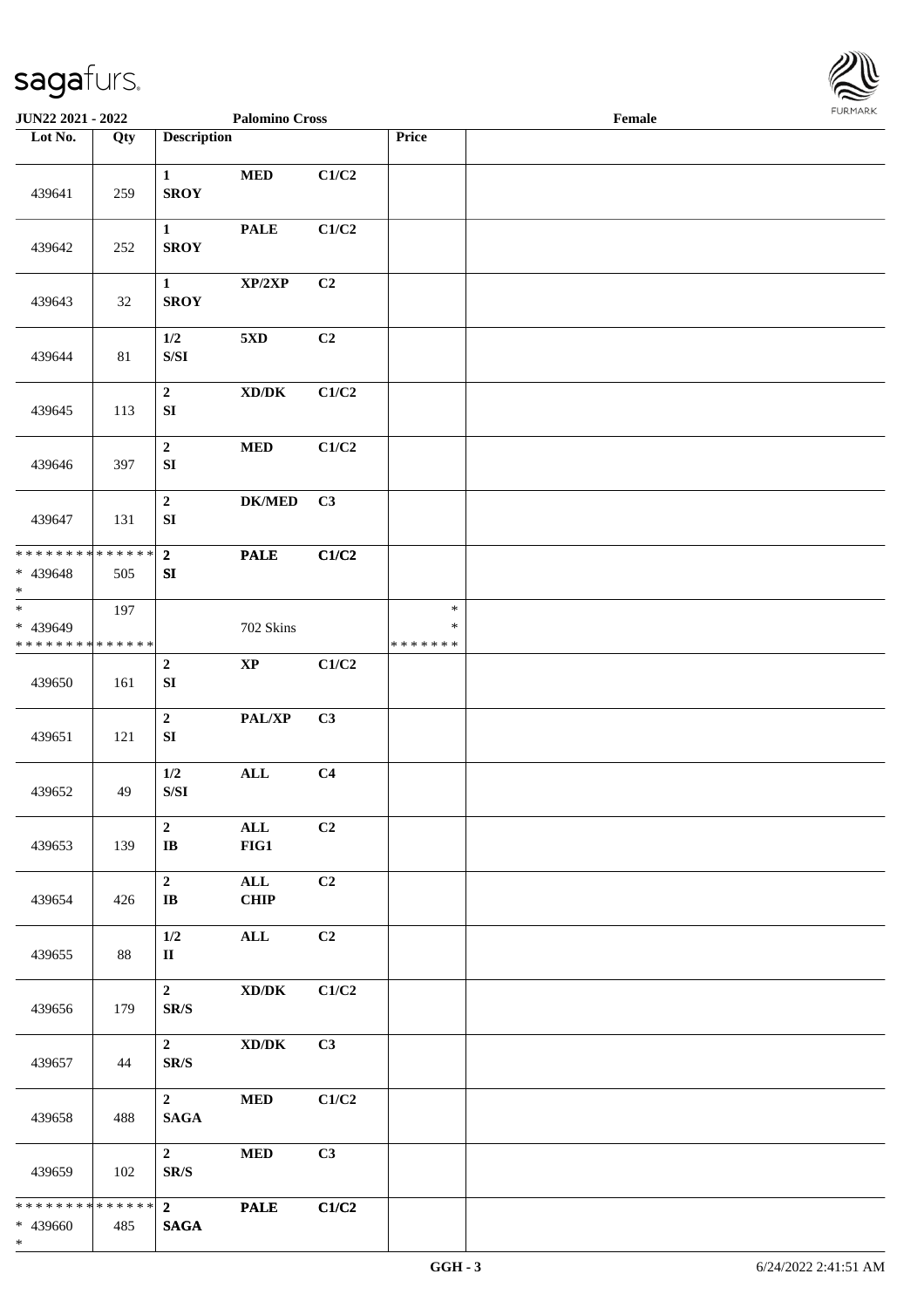

| <b>JUN22 2021 - 2022</b>                                         |        |                                              | <b>Palomino Cross</b>         |       |                                   | Female |  |
|------------------------------------------------------------------|--------|----------------------------------------------|-------------------------------|-------|-----------------------------------|--------|--|
| Lot No.                                                          | Qty    | <b>Description</b>                           |                               |       | Price                             |        |  |
| $\ast$<br>* 439661<br>* * * * * * * * <mark>* * * * * * *</mark> | 215    | $\overline{2}$<br><b>SAGA</b>                | <b>PALE</b>                   | C1/C2 | $\ast$<br>$\ast$<br>* * * * * * * |        |  |
| 439662                                                           | 165    | $\boldsymbol{2}$<br>$\mathbf{SR}/\mathbf{S}$ | $\mathbf{XP}$                 | C1/C2 |                                   |        |  |
| 439663                                                           | 131    | $\overline{2}$<br>$\mathbf{SR}/\mathbf{S}$   | PAL/XP                        | C3    |                                   |        |  |
| 439664                                                           | 153    | $\overline{2}$<br>IA                         | $\mathbf{ALL}$<br>$FIG1$      | C1/C2 |                                   |        |  |
| 439665                                                           | 519    | $\overline{2}$<br>$I\!\!A$                   | $\mathbf{ALL}$<br>CHIP        | C2    |                                   |        |  |
| 439666                                                           | 175    | $\overline{2}$<br><b>SROY</b>                | <b>Dark</b>                   | C1/C2 |                                   |        |  |
| 439667                                                           | 109    | $2^{\circ}$<br><b>SROY</b>                   | $\bf MED$                     | C1/C2 |                                   |        |  |
| 439668                                                           | 166    | $\mathbf{2}$<br><b>SROY</b>                  | <b>PALE</b>                   | C1/C2 |                                   |        |  |
| 439669                                                           | 62     | $\overline{2}$<br><b>SROY</b>                | MED/PAL C3                    |       |                                   |        |  |
| 439670                                                           | 40     | $\overline{2}$<br><b>SROY</b>                | XP/2XP                        | C2    |                                   |        |  |
| 439671                                                           | 316    | 2/3<br>${\bf SI}$                            | MED/PAL C1/C2                 |       |                                   |        |  |
| 439672                                                           | $88\,$ | 2/3<br>${\bf S}{\bf I}$                      | MED/PAL C3                    |       |                                   |        |  |
| 439673                                                           | 51     | 2/3<br>SI                                    | $\mathbf{XP}/2\mathbf{XP}$    | C2    |                                   |        |  |
| 439674                                                           | 440    | 3 <sup>1</sup><br>SI                         | $\mathbf{ALL}$                | C2    |                                   |        |  |
| 439675                                                           | 196    | 3 <sup>1</sup><br>$\bf I\bf B$               | $\mathbf{ALL}$<br><b>CHIP</b> | C2    |                                   |        |  |
| 439676                                                           | 153    | 2/3<br>$\mathbf{I}$                          | $\mathbf{ALL}$                | C2    |                                   |        |  |
| 439677                                                           | 417    | 3 <sup>7</sup><br>SR/S                       | $\mathbf{ALL}$                | C2    |                                   |        |  |
| 439678                                                           | 64     | 2/3<br>$I\!\!A$                              | $\mathbf{ALL}$<br><b>CHIP</b> | C2    |                                   |        |  |
| 439679                                                           | 124    | 3 <sup>7</sup><br>IA                         | $\mathbf{ALL}$<br><b>CHIP</b> | C2    |                                   |        |  |
| 439680                                                           | 134    | 3 <sup>1</sup><br><b>SROY</b>                | $\mathbf{ALL}$                | C2    |                                   |        |  |